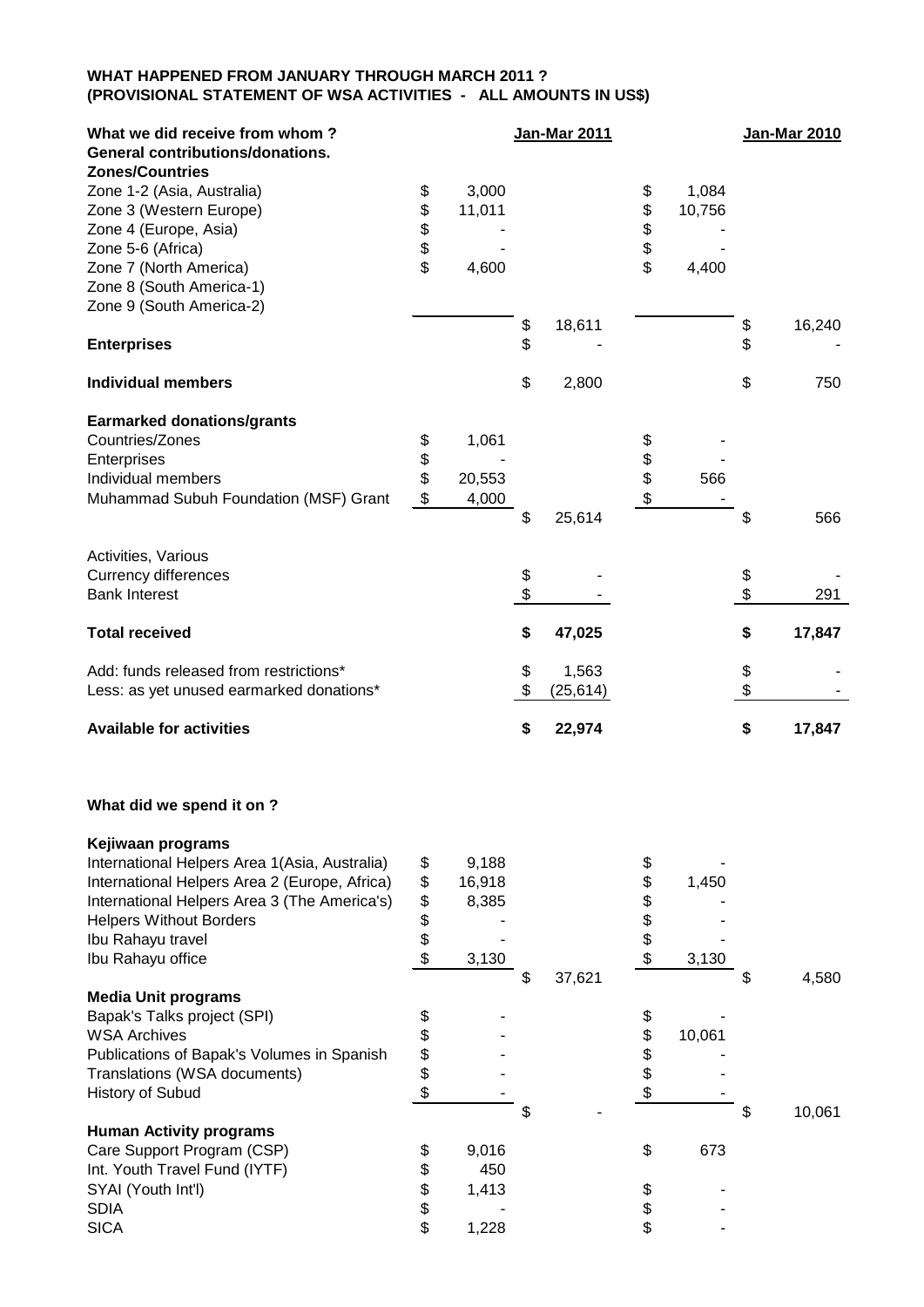| <b>Grants to Zones</b>                     | \$<br>\$                   | 1,600  |    |           | \$       |        |                 |
|--------------------------------------------|----------------------------|--------|----|-----------|----------|--------|-----------------|
| <b>External Relations</b>                  |                            | 120    |    |           | \$       |        |                 |
| <b>WSHPP</b>                               | $\boldsymbol{\mathsf{\$}}$ | 1,113  | \$ | 14,940    | \$       |        | \$<br>673       |
| <b>Total program expenses</b>              |                            |        | \$ | 52,561    |          |        | \$<br>15,314    |
| <b>Supporting services</b>                 |                            |        |    |           |          |        |                 |
| <b>WSC meeting/Gatherings</b>              | \$                         |        |    |           | \$       |        |                 |
| WSA Chair/Deputy Chair                     | \$                         | 3,985  |    |           | \$       |        |                 |
| Zone 1-2 (Asia, Australia)                 | \$                         |        |    |           | \$       |        |                 |
| Zone 3 (Western Europe)                    | \$                         | 1,124  |    |           | \$       |        |                 |
| Zone 4 (Europe-Asia)                       | \$                         |        |    |           | \$       |        |                 |
| Zone 5-6 (Africa)                          | \$                         | 300    |    |           |          |        |                 |
| Zone 7 (North America)                     | \$                         | 2,062  |    |           | \$\$\$\$ |        |                 |
| Zone 8 (South America-1)                   |                            |        |    |           |          |        |                 |
| Zone 9 (South America-2)                   | \$                         | 2,893  |    |           |          |        |                 |
|                                            |                            |        | \$ | 10,364    |          |        | \$              |
| <b>WSA Executive:</b>                      |                            |        |    |           |          |        |                 |
| Remunerations                              | \$                         | 11,400 |    |           | \$       | 11,857 |                 |
| Travel, accomodation                       | \$                         | 3,958  |    |           | \$       | 202    |                 |
| Office/Communications                      | \$<br>\$                   | 1,205  |    |           | \$       | 910    |                 |
| Bank charges                               |                            | 1,617  |    |           | \$       | 825    |                 |
| Legal fees                                 | \$                         | 1,652  |    |           |          |        |                 |
| Various                                    | $\boldsymbol{\theta}$      | 359    |    |           | \$       | 73     |                 |
|                                            |                            |        | \$ | 20,191    |          |        | \$<br>13,867    |
| Pensions                                   |                            |        | \$ | 4,120     |          |        | \$<br>3,168     |
| Audit                                      |                            |        |    |           |          |        |                 |
| <b>Total supporting services</b>           |                            |        | S  | 34,675    |          |        | \$<br>17,035    |
| <b>World Congress preparation</b>          |                            |        | \$ | 2,500     |          |        | \$              |
| <b>Total expenses</b>                      |                            |        | \$ | 89,736    |          |        | \$<br>32,349    |
| <b>Surplus / (Shortfall)</b>               |                            |        | S  | (66, 762) |          |        | \$<br>(14, 502) |
| Transfer from unrestricted funds available |                            |        | \$ | 66,762    |          |        | \$<br>14,502    |
| Key:                                       |                            |        |    |           |          |        |                 |

| <b>SYAI</b>  | <b>Subud Youth Activities</b>            |
|--------------|------------------------------------------|
| <b>SDIA</b>  | Susila Dharma International Association  |
| <b>SICA</b>  | Subud International Cultural Association |
| <b>SESI</b>  | Subud Enterprise Services International  |
| <b>SIHA</b>  | Subud International Health Association   |
| <b>SPI</b>   | <b>Subud Publications International</b>  |
| <b>WSHPP</b> | Wisma Subud Heritage Protection Project  |
| <b>IYTF</b>  | International Youth Travel Fund          |
|              |                                          |